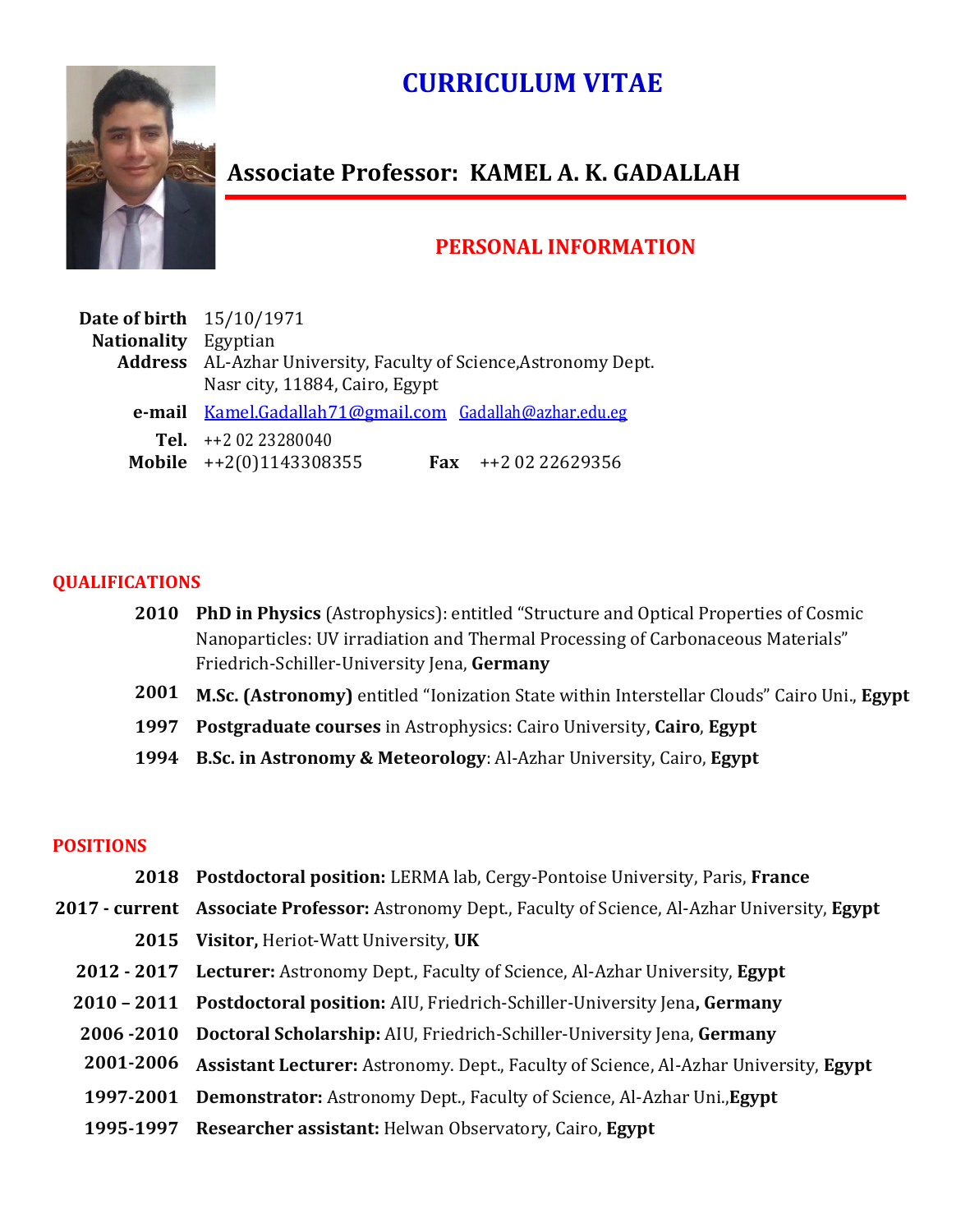# **LIST OF PUBLICATIONS**

# **PAPERS**

**Impact Factor**

- 18 A. Shokry, Th. Rivinius, A. Mehner, C. Martayan, W. Hummel, R. H. D. Townsend, M. A. Hamdy, M. M. Beheary, **K. A. K Gadallah**, and M. S. Abo-Elazm, Stellar parameters of Be stars observed with X-shooter, **Astronomy & Astrophysics** , 609, A108, **2018** DOI: <https://doi.org/10.1051/0004-6361/201731536> **[5.185](http://www.aanda.org/index.php?option=com_content&task=view&id=946&Itemid=43)**
- 17 A. Shokry, S. M. Saad , M. A. Hamdy, M. M. Beheary, M. S. Abolazm, **K. A. Gadallah**, M. H. El-Depsey, M. S. Al-Gazzar, Photometric Study of Two Eclipsing Binary Stars: Light Curve Analysis and System Parameters for GU CMa and SWASP J011732.10+525204.9, **New Astronomy,** 59, 8–13, **2018**. DOI: [10.1016/j.newast.2017.08.005](http://dx.doi.org/10.1016/j.newast.2017.08.005) **1.085**
- 16 [Abdallah A. M.](https://www.researchgate.net/researcher/2125346324_Ali_AM_Abdallah?_iepl%5BviewId%5D=0xufEKBbm3apupvZk96UtvMe&_iepl%5BprofilePublicationItemVariant%5D=default&_iepl%5Bcontexts%5D%5B0%5D=prfpi&_iepl%5BinteractionType%5D=publicationViewCoAuthorProfile) Ali, **[Kamel A. K. Gadallah](https://www.researchgate.net/profile/Kamel_Gadallah?_iepl%5BviewId%5D=0xufEKBbm3apupvZk96UtvMe&_iepl%5BprofilePublicationItemVariant%5D=default&_iepl%5Bcontexts%5D%5B0%5D=prfpi&_iepl%5BinteractionType%5D=publicationViewCoAuthorProfile)**, [M. M. Beheary,](https://www.researchgate.net/researcher/31206417_MM_Beheary?_iepl%5BviewId%5D=0xufEKBbm3apupvZk96UtvMe&_iepl%5BprofilePublicationItemVariant%5D=default&_iepl%5Bcontexts%5D%5B0%5D=prfpi&_iepl%5BinteractionType%5D=publicationViewCoAuthorProfile) [Abdelrazek M. K. Shaltout,](https://www.researchgate.net/profile/Abdelrazek_Shaltout?_iepl%5BviewId%5D=0xufEKBbm3apupvZk96UtvMe&_iepl%5BprofilePublicationItemVariant%5D=default&_iepl%5Bcontexts%5D%5B0%5D=prfpi&_iepl%5BinteractionType%5D=publicationViewCoAuthorProfile) SED models of PAHs in the mid-IR band under interstellar medium conditions, The 9th International Conference for Basic Sciences, Faculty of Science, Al-Azhar University, 27 – 29 March, **2017**, Cairo, Egypt.
- 15 **Kamel A. K. Gadallah**, Demian Marchione, Sven P. K. Koehler and Martin R. S. McCoustra, Molecular Hydrogen Production from Amorphous Solid Water during Low Energy Electron Irradiation, *Physical Chemistry Chemical Physics,* 19, 3349-3357, **2017**. DOI: [10.1039/C6CP06928B](http://dx.doi.org/10.1039/C6CP06928B) **4.449**
- 14 I Zead, SM Saad, MR Sanad, MM Behary, **K Gadallah**, [Spectral and photometric behavior](https://scholar.google.com.eg/citations?view_op=view_citation&hl=en&user=kOwAKQgAAAAJ&citation_for_view=kOwAKQgAAAAJ:hkOj_22Ku90C)  [of SU UMa during quiescence and outburst states,](https://scholar.google.com.eg/citations?view_op=view_citation&hl=en&user=kOwAKQgAAAAJ&citation_for_view=kOwAKQgAAAAJ:hkOj_22Ku90C) **New Astronomy,** 52, 122-132, **2017** DOI[:10.1016/j.newast.2016.10.010](http://dx.doi.org/10.1016/j.newast.2016.10.010) **1.085**
- 13 M. S. Darwish, M. S. Saad, M. A. Hanna, M. A. Nasser, M. A. Hamdy, M. M. Beheary, **K. A. Gadallah**, A. Shokry, New CCD photometry of the eclipsing binary system V1067 Her, **New Astronomy**, 50, 12-18, **2017** DOI[:10.1016/j.newast.2016.06.005](http://dx.doi.org/10.1016/j.newast.2016.06.005) **1.085**
- 12 M. S. Darwish, M. M. Elkhateeb, M. I. Nouh, S. M. Saad, M. A. Hamdy, M. M. Beheary, **K Gadallah**, I. Zaid, Orbital solution and evolutionary state for the eclipsing binary 1SWASP J080150.03+471433.8, **New Astronomy,** 50, 37-42, **2017** DOI[:10.1016/j.newast.2016.07.007](http://dx.doi.org/10.1016/j.newast.2016.07.007) **1.085**
- 11 M. S. Saad, M. S. Darwish, M. A. Nasser, M. A. Hamdy, M. M. Beheary, **K. Gadallah**, D. Fouda, The first CCD photometric analysis and modeling for short period eclipsing binary system 1SWASPJ210423.7+073140.4., **New Astronomy**, 47, 24–28, **2016** DOI[:10.1016/j.newast.2016.02.001](http://dx.doi.org/10.1016/j.newast.2016.02.001) **1.085**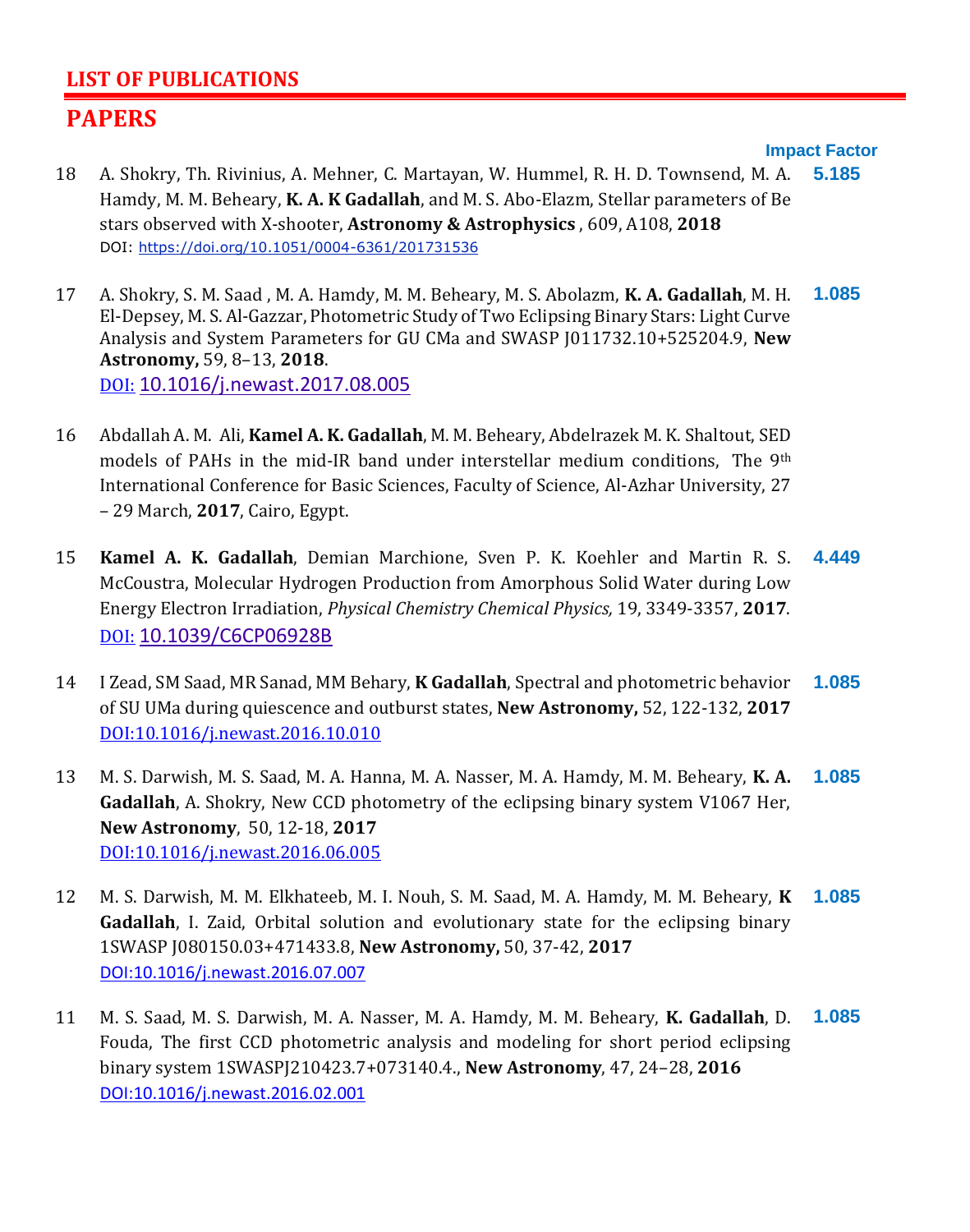10 **Kamel A. K. Gadallah**, Hydrocarbon analogs of cosmic dust to trace the solid carbon abundance in the interstellar medium, **Advances in Space Research**, 55(2), pp. 705- 715, **2015**. **1.409**

doi:<http://dx.doi.org/10.1016/j.asr.2014.10.022>

9 **Kamel A. K. Gadallah**, Nano-structural characterizations: Elongation of graphene layers within solid hydrocarbons, **Physical Science International Journal**, 5(2), 123- 136, **2015**.

DOI : 10.9734/PSIJ/2015/13453

- 8 **Kamel A. K. Gadallah**, Thermal-processing of carbon dust around a cool star, **Al Azhar Bulletin of Science**, Vol. (25), No. 1, June, 1-6, **2014**.
- 7 **Kamel A. K. Gadallah**, Harald Mutschke, Cornelia Jäger, Analogs of solid nanoparticles as precursors of aromatic hydrocarbons, **Astronomy & Astrophysics**, 554, A12, **2013**. <http://adsabs.harvard.edu/abs/2013A%26A...554A..12G> **[5.185](http://www.aanda.org/index.php?option=com_content&task=view&id=946&Itemid=43)**
- 6 **Kamel A. K. Gadallah**, Harald Mutschke, Cornelia Jäger, Mid-infrared spectroscopy of UV irradiated hydrogenated amorphous carbon (HAC) materials, **Astronomy & Astrophysics**, 544, A107, **2012**. <http://adsabs.harvard.edu/abs/2012A%26A...544A.107G> **[5.185](http://www.aanda.org/index.php?option=com_content&task=view&id=946&Itemid=43)**
- 5 **Kamel A. K. Gadallah**, Harald Mutschke, Cornelia Jäger, UV-irradiated hydrogenated amorphous carbons (HACs) as carriers of the interstellar UV bump, **EAS Publications Series** 58 (**2012**), 389-393 [http://www.easJurnal.org/action/displayAbstract?fromPage=online&aid=8838223](http://www.easjurnal.org/action/displayAbstract?fromPage=online&aid=8838223)
- 4 **Kamel Gadallah**, H. Mutschke, and C. Jäger, UV irradiation of hydrogenated amorphous carbon (HAC) as a carrier candidate of the interstellar UV bump at 4.6 µm-1, **IAU Symposium, volume 280 of IAU Symposium**, page 210P, May **2011**. <http://adsabs.harvard.edu/abs/2011IAUS..280P.210G>
- 3 **Kamel A. K. Gadallah**, Harald Mutschke, Cornelia Jäger, UV irradiated hydrogenated amorphous carbon (HAC) materials as a carrier candidate of the interstellar UV bump at 217.5 nm, Astronomy & Astrophysics, 528, A56, **2011**. <http://adsabs.harvard.edu/abs/2011A%26A...528A..56G> **[5.185](http://www.aanda.org/index.php?option=com_content&task=view&id=946&Itemid=43)**
- 2 O. M. Shalabiea, **K. A. Khalil**, M.S. EL-Nawawy, Ionization State in PDR (IC 63 nebula), **Astrophysics & Space Science**, 289 (1-2): 77-93, **2004**. <http://adsabs.harvard.edu/abs/2004Ap%26SS.289...77S> **1.678**
- 1 **K. A. Khalil Gadallah**, O.M. Shalabiea, M.S. EL-Nawawy, Ionization State in the Dense cloud NGC2264", Chem 2, held in Cairo, Egypt, **2002**, 459-467.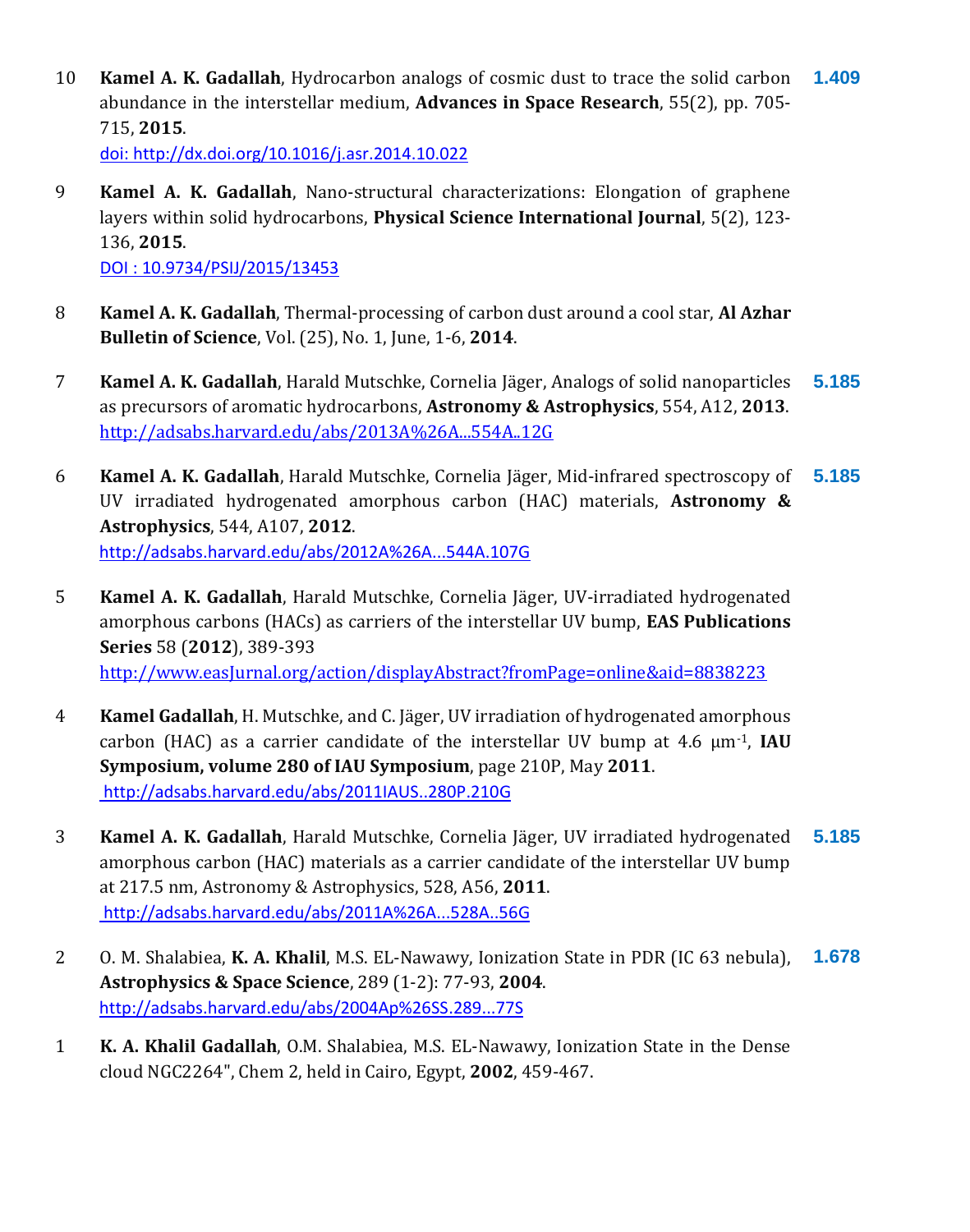## **GENARAL INTEREST: ASTROPHYSICS**

#### • **Laboratory astrophysics:**

- Physics and chemistry on the surface of interstellar grains
- Laboratory simulation of cosmic nano-particles (thin films of hydrocarbons, water ices,…..) in ultrahigh vacuum.
- Electron and UV irradiation, and thermal- processing within Vacuum technology (high-vacuum and ultra-high vacuum).
- The laser ablation/chemical vapor deposition techniques.
- UV-VUV and IR Spectroscopy.

## • **Interstellar matter**:

- Physics and chemistry of matter (solid, gas, and plasma) in the interstellar space.
- Contraction and gas-phase chemical models (UMIST models) of interstellar clouds.
- Astrochemical abundances and ionization states in the interstellar medium (ISM).
- Modelling the spectral energy distribution (SED) of Cosmic dust grains.

## **METHODOLOGY**

- Production of nano- materials (thin films, nanoparticles) by laser ablation and vapor condensation.
- Thermal processing, UV & plasma irradiation, low energy electron irradiation.
- Spectroscopic analysis of experimental and interstellar spectra.
- Transmission electron microscope (TEM).
- Modeling: spectroscopy, Astrochemical models

## **CURRENT WORK**

• **Physics and Chemistry at the surface of interstellar grains:** a project at LERMA, Cergy-Pontoise University, Paris, France that focuses on the Physics and chemistry on the surface of interstellar grains using ultra-high vacuum system (VENUS) in LERMA lab. Generally, it aims to study two points:

1) the sticking of the complex organic molecules (Methanol, …) on cold surfaces such as gold, icy water and 13CO surfaces to build an Astrophysical model interstellar cold grains; 2) H-irradiation of Methanol deposited on these underlayers.

• **The evolution of the dust SED within the AGN disk:** multi-wavelength studies from X-ray to F-IR when the matter in the AGN accretion disk is processed in harsh conditions. Interstellar matter is exposed to strong radiation field originating from the highly star-formation regions located around the highly energetic source AGN. The inner oblate surface of the AGN disk is in principle more affected by the x-ray radiation. The evolution of the dust SED with the profiles of many physical conditions (radiation filed, temperatures and density) from the center passing through the torus.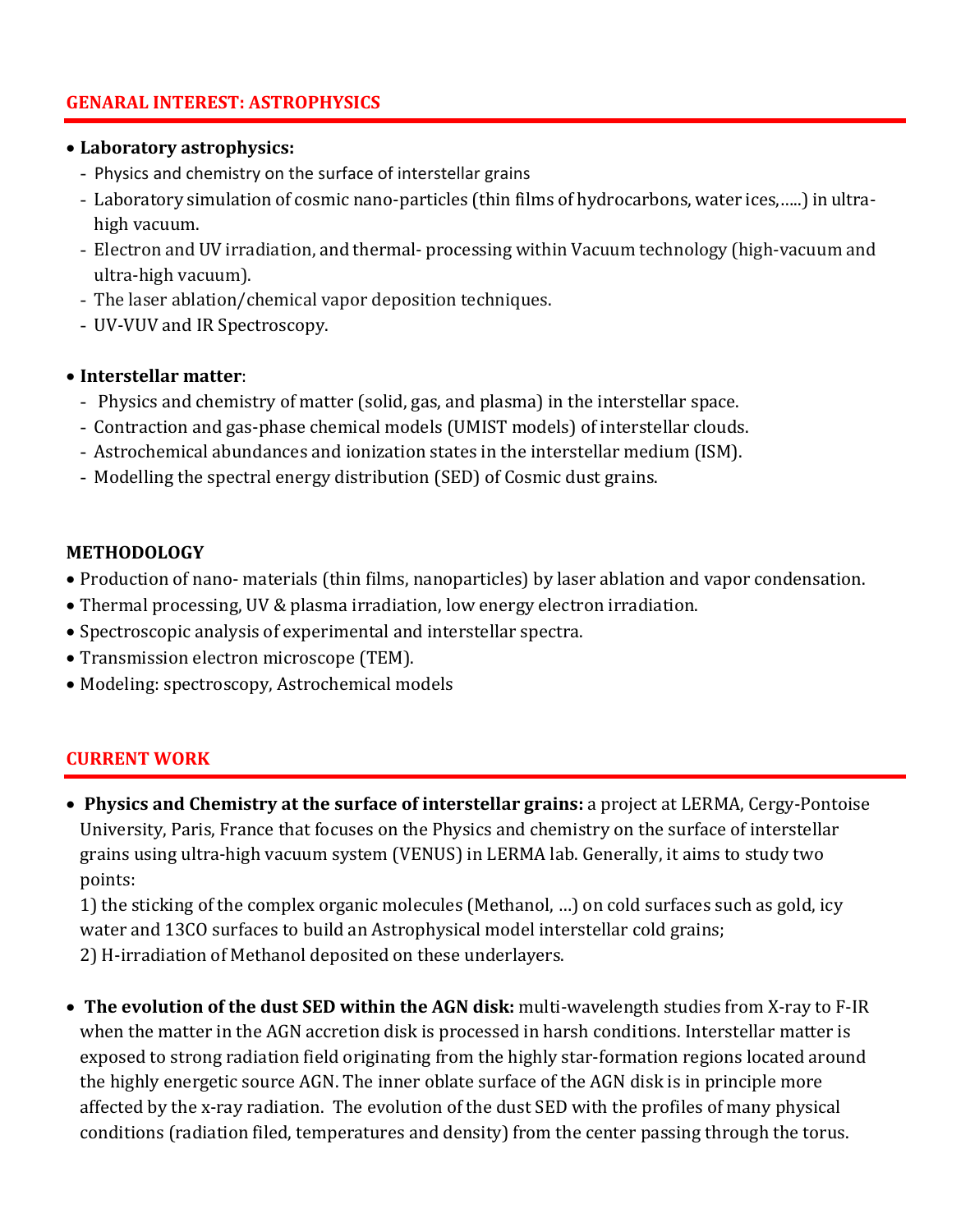**1998-2006** *Practical & Exercises for undergraduate students*: Astrophysics, Interstellar matter General astronomy, Spherical astronomy

# **2012-current** *Lectures for undergraduate students:* Astrophysics I and II, Interstellar matter Planetary atmospheres Variable stars

**2018-current** *Lectures for postgraduate students:* Special course (Astrophysics)

**AWARDS** Sultana N. Nahar Prize of the best research in astronomy for the academic year 2014/2015 (Distinction in Astronomy Research) [http://www.astronomy.ohio-state.edu/~nahar/physstem](http://www.astronomy.ohio-state.edu/~nahar/physstem-alazharu.html#awardees)[alazharu.html#awardees](http://www.astronomy.ohio-state.edu/~nahar/physstem-alazharu.html#awardees)

# **SOME OF CONFERENCES**

- 4 The 9<sup>th</sup> International Conference for Basic Sciences, Faculty of Science, Al-Azhar University, 27 – 29 March, **2017**, Cairo, Egypt.
- 2 PAHs and the Universe conference, May 31st June 4th, **2010**, **Toulouse, France**.
- 1 Cosmic Dust-Near&Far, **2008** (Sept. 8th -12th), **Heidelberg, Germany**.

#### **SOME OF WORKSHOPS**

- 4 Workshop of Recent Trends in Astronomy and Space Sciences, 22nd-23rd Oct. **2013**, Helwan observatory, Cairo, **Egypt**.
- 3 Laboratory Astrophysics external Retreat, 15th-16th October **2010**, Eisenach, **Germany**.
- 2 Laboratory Astrophysics Workshop, 21st 22nd January **2008**, Freyburg, **Germany.**
- 1 School/Workshop of the Total Solar Eclipse, 22nd Mar.- 6th Apr. **2006**, Bibliotheca of Alexandrina, Alexandrina, **Egypt**.